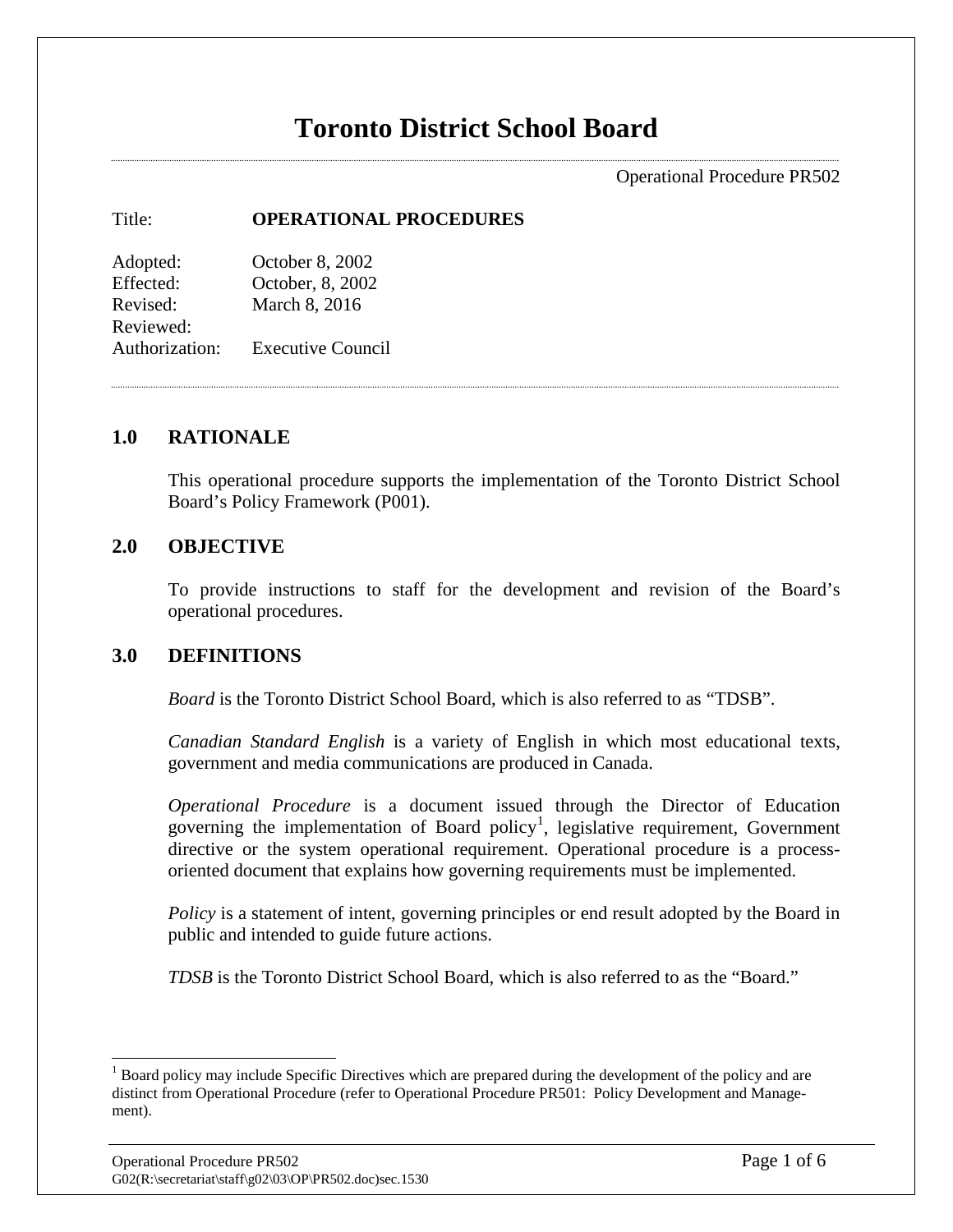# **4.0 APPLICATION AND SCOPE**

This operational procedure applies to all staff involved in the development, review and revision of the Board's operational procedures.

## **5.0 RESPONSIBILITY**

The Director of Education holds the primary responsibility for overseeing the Board's operational procedures process. Within the Director's Office, the responsibility for the day-to-day management and coordination of operational procedures is assigned to the Executive Officer, Governance and Board Services and, subsequently, to the Policy Coordinator.

#### **6.0 PROCEDURES**

- 6.1. Operational procedures will be approved, revised or revoked by the respective Executive Council member responsible for their operational procedure. Draft procedures, which impact other departments, must be presented by the Executive Council member to Executive Council for review and input prior to his/her final approval.
- 6.2. Housekeeping changes (e.g., updating obsolete references to policies, department names, job titles, correcting typos, etc.) will be authorized by the respective Executive Council member responsible for the operational procedure.
- 6.3. Development or review of an operational procedure will be initiated by the respective member of Executive Council.
- 6.4. Within each department, the respective Executive Council member will assign appropriate staff to work with the Board's Policy Coordinator to:
	- (a) coordinate the development and review of operational procedures pertaining to the department;
	- (b) ensure that operational procedures are developed in compliance with this Procedure and the accompanying Operational Procedure Template (see Appendix A);
	- (c) ensure that any substantive changes to the operational procedures are reflected in all the appropriate department documents (guidelines, bulletins, pamphlets).
- 6.5. Abbreviations and acronyms will be explained in the Definitions section and not spelled out again in the body of the document.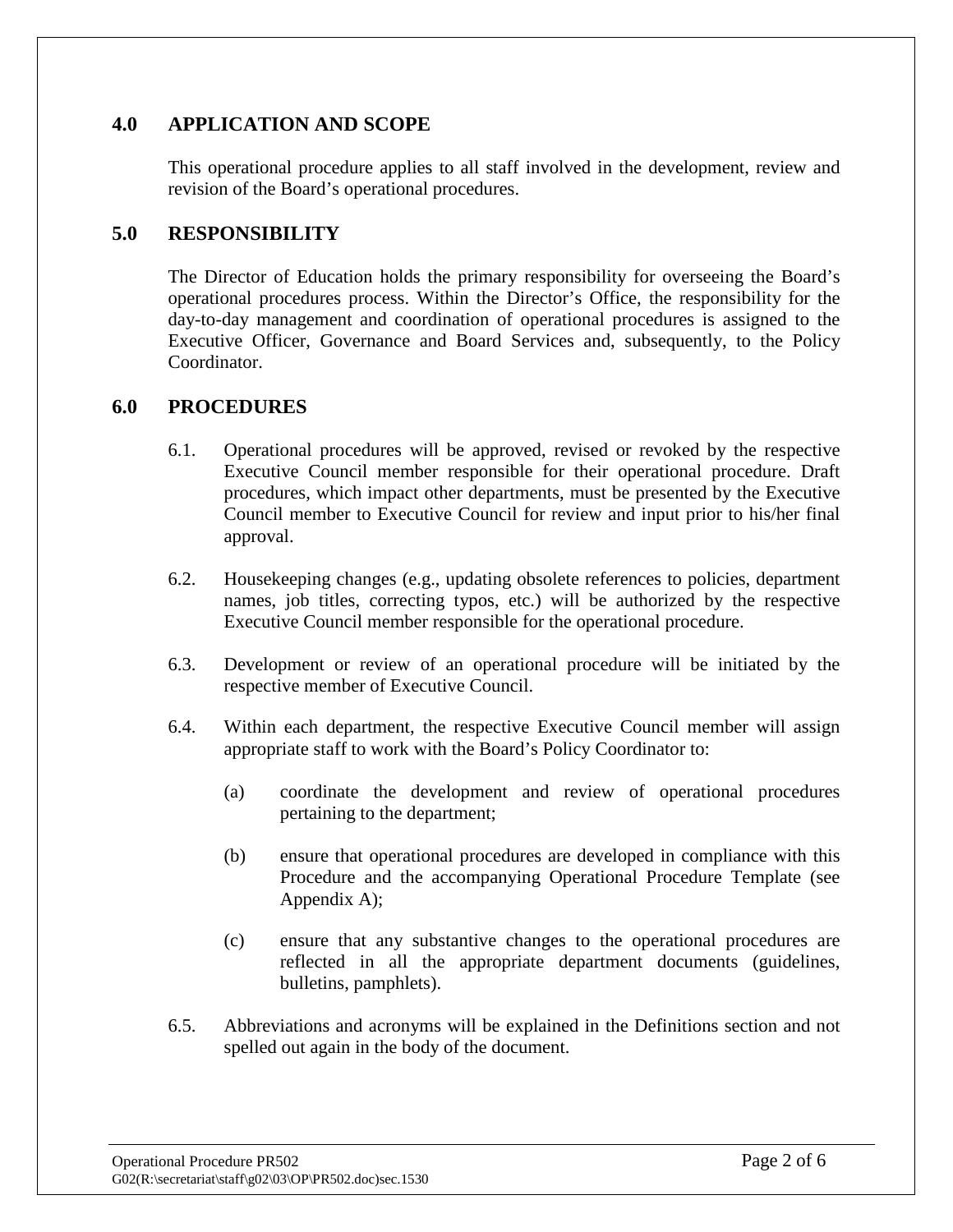- 6.6. Operational procedures will be written in Canadian Standard English, based on the following resources for spelling, grammar, style and punctuation:
	- o *Editing Canadian English*, 2nd Edition, Revised and Updated, Editor's Association of Canada
	- o *More Than a Style Guide*, TDSB Resource Document
	- o *The Canadian Oxford Dictionary*, by Katherine Barber
	- o *The Chicago Manual of Style*, *16th Edition* University of Chicago Press, John Grossman, August 2010
- 6.7. Operational procedures approved by the respective Executive Council member will be forwarded to the Policy Coordinator for publication to the system.
	- (a) Upon approval of the operational procedure, the Policy Coordinator will assign the appropriate procedure number, add the approval date and any other required information as per the Operational Procedure Template, and will publish the policy on the Board's internal and external websites. Operational procedures will be made available on the Board's external public website except where confidentiality is required.
	- (b) Board staff will be notified by the Policy Coordinator in consultation with the respective Executive Council member of the availability of new and revised operational procedures. Notifications will be provided through the existing communication methods (e.g., System Leaders' Bulletin).
- 6.8. The respective Executive Council member will arrange for training and/or information sessions for staff, as required, as part of the implementation of the operational procedure.
- 6.9. New and revised operational procedures will be presented by the respective Executive Council member or designate to the Policy Review Committee for information purposes.
- 6.10. Trustees will be notified about new and revised operational procedures through the Policy Review Committee.
- 6.11. Staff will be encouraged to use the Board's website to access Board procedures rather than maintaining hardcopy files.

## **7.0 EVALUATION**

This operational procedure will be reviewed as required, but at a minimum every four (4) years after the effective date.

## **8.0 APPENDIX**

Appendix A: Operational Procedure Template (Form 502A)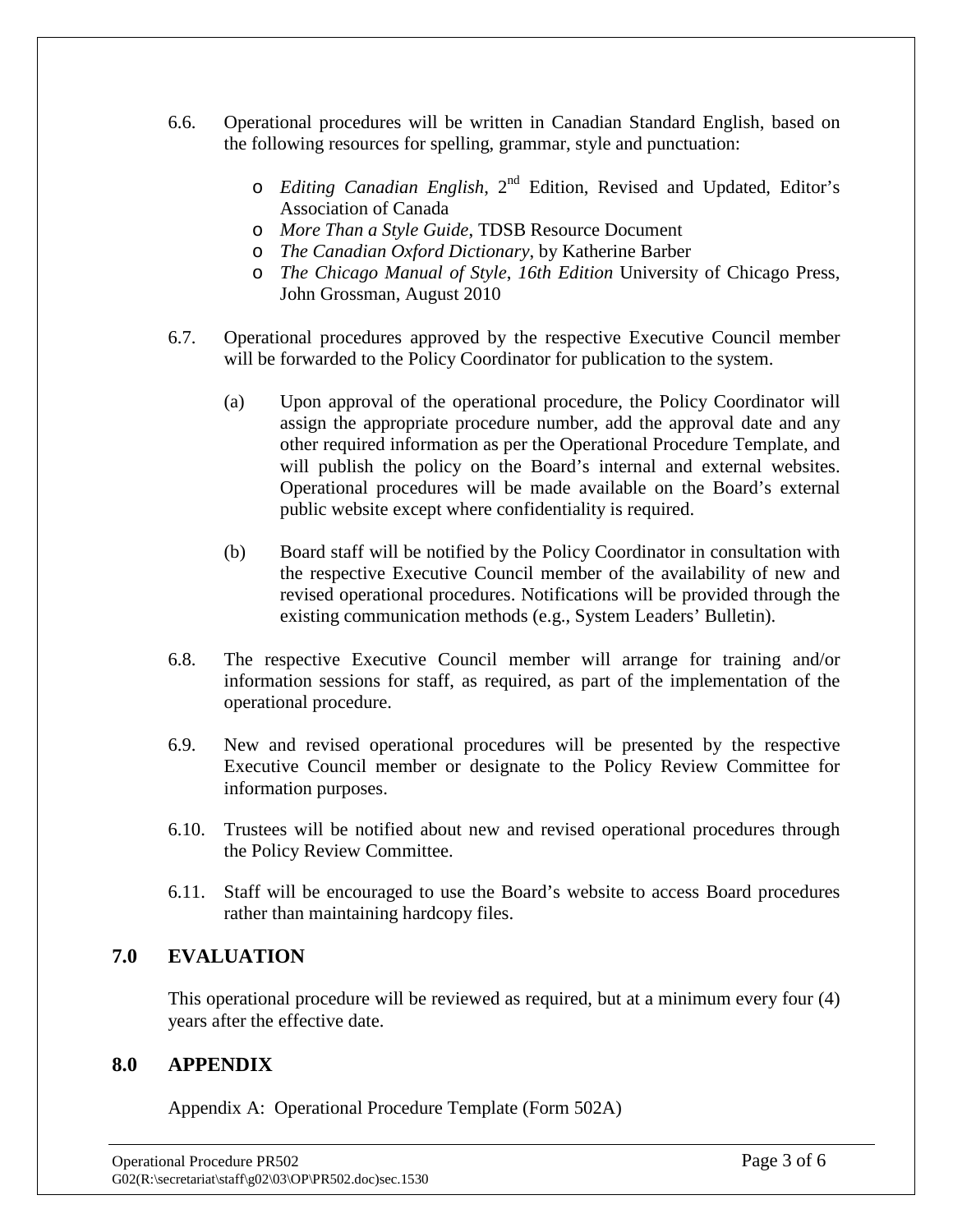#### **9.0 REFERENCE DOCUMENTS**

Policies:

• Policy Framework (P001)

Procedures:

• Policy Development and Management (PR501)

Other Documents:

- *Editing Canadian English*, 2nd Edition, Revised and Updated, Editor's Association of Canada
- *More Than a Style Guide*, TDSB Resource Document
- *The Canadian Oxford Dictionary*, by Katherine Barber
- *The Chicago Manual of Style*, 16th Edition University of Chicago Press, John Grossman, August 2010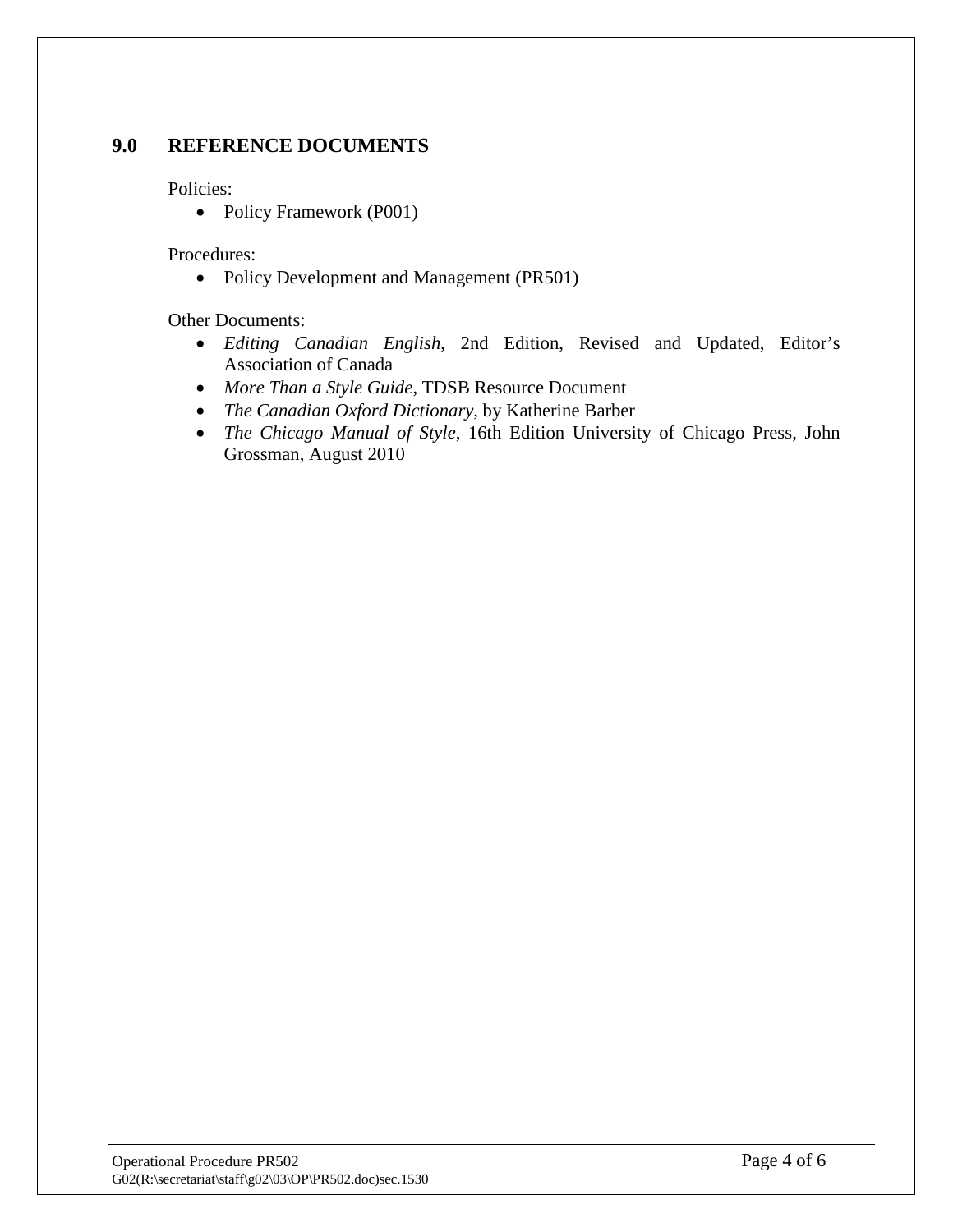# **APPENDIX A: OPERATIONAL PROCEDURE TEMPLATE** (Form 502A)

# **Toronto District School Board**

Procedure PR [number]

# Title: **OPERATIONAL PROCEDURE TITLE**

| Adopted:       | [date of approval of the procedure]                                            |
|----------------|--------------------------------------------------------------------------------|
| Effected:      | [date when the procedure came into effect]                                     |
| Revised:       | [date when the procedure was amended]                                          |
| Reviewed:      | [date when the procedure was reviewed]                                         |
| Authorization: | [position/level that has authority to approve the procedure or changes hereto] |

## **1.0 RATIONALE**

Provide a brief description of the procedure's need and focus. Identify reason(s) why this procedure was developed (e.g., implementation of the Board's policy, operational requirements, direction of the Board of Trustees, government directive/policy, legislative requirement, decision of the Executive Council, etc.). Provide sufficient details.

## **2.0 OBJECTIVE**

Outlines what the procedure is intended to accomplish.

#### **3.0 DEFINITIONS**

Provides explanation of key words, phrases, abbreviations and acronyms used in the policy, for example:

*Sponsorship* is an agreement between the Board or school and an association or company by which the sponsor provides financial or resource support in exchange for advertisement.

*RFP* is a Request for Proposal.

## **4.0 RESPONSIBILITY**

[Senior staff responsible for content of the operational procedure (executive level and job title only)]